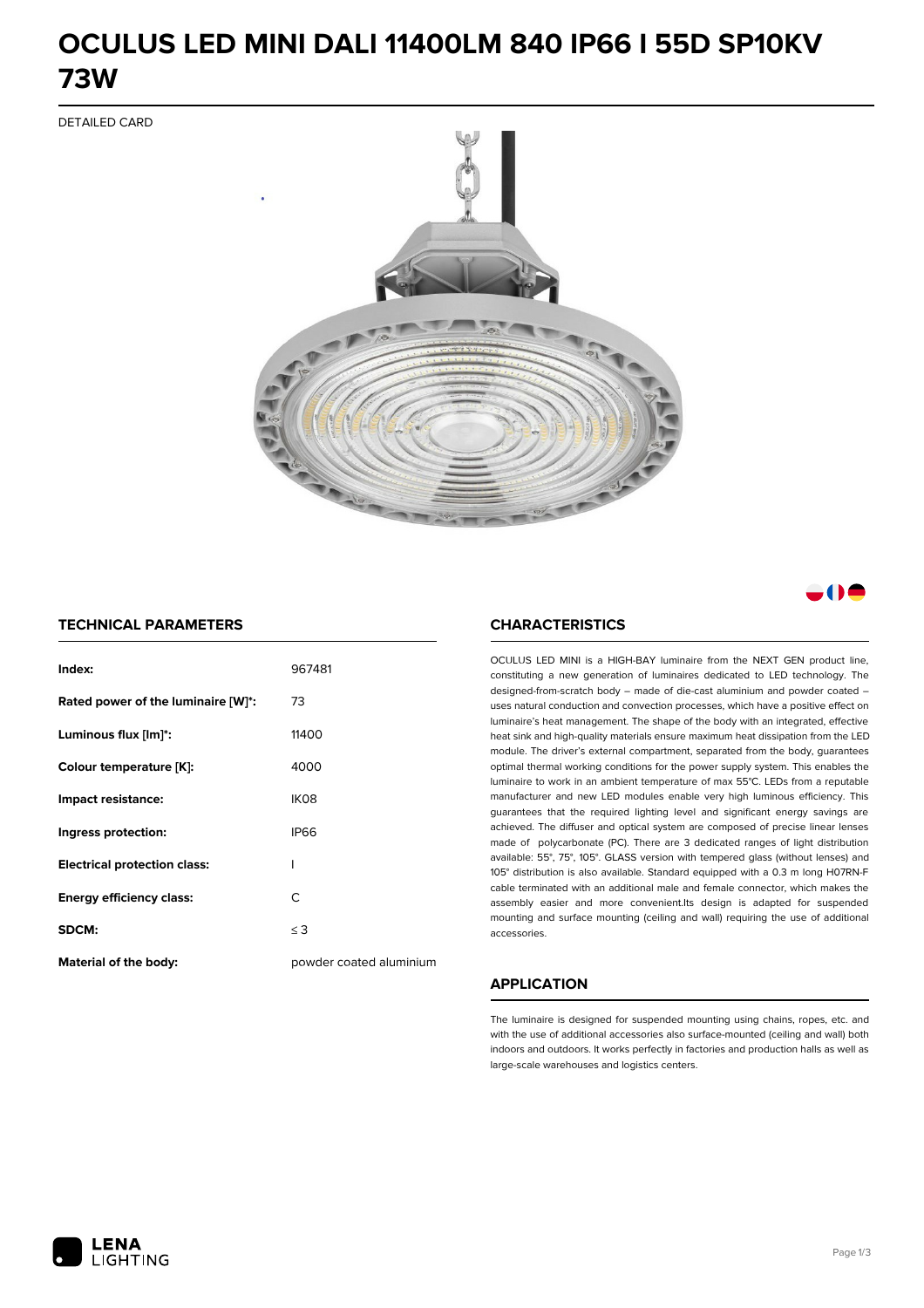# **OCULUS LED MINI DALI 11400LM 840 IP66 I 55D SP10KV 73W**

DETAILED CARD

#### **TECHNICAL PARAMETERS TABLE**

| Index:                              | 967481                  | Impact resistance:                | IK08                                                               |
|-------------------------------------|-------------------------|-----------------------------------|--------------------------------------------------------------------|
| Light source:                       | LED                     | Ingress protection:               | <b>IP66</b>                                                        |
| Nominal power [W]:                  | 73                      | <b>Mounting version:</b>          | surface, suspended                                                 |
| Rated power of the luminaire [W]:   | 73                      | Cable length [m]:                 | 0.30                                                               |
| Supply voltage [V]:                 | $220 - 240$             | Dimensions of single box [mm]:    | 140/350/350                                                        |
| Frequency [Hz]:                     | $50 - 60$               | Net weight of the luminaire [kg]: | 2.330                                                              |
| Luminous flux [lm]:                 | 11400                   | <b>Warranty [years]:</b>          | 5                                                                  |
| Luminous efficacy [lm/W]:           | 156                     | AC voltage range [V]:             | $198 - 264$                                                        |
| <b>Energy efficiency class:</b>     | $\mathsf{C}$            | DC voltage range [V]:             | $170 - 280$                                                        |
| <b>Electrical protection class:</b> | п                       | <b>DIMM DALI:</b>                 | yes                                                                |
| Colour temperature [K]:             | 4000                    | LED lifespan L70B50 [h]:          | 107000                                                             |
| Colour rendering index:             | >80                     | LED lifespan L80B20 [h]:          | 65000                                                              |
| SDCM:                               | $\leq$ 3                | LED lifespan L90B10 [h]:          | 32000                                                              |
| Power factor:                       | 0.98                    | Working temperature [°C]:         | from $-25$ to $+55$                                                |
| Beam angle [°]:                     | 55                      | Category type:                    | high-bay and low-bay                                               |
| Surge protection [kV]:              | 10                      | Photobiological safety:           | Risk Group 1 (no photobiological<br>hazard under normal behavioral |
| <b>Diffuser material:</b>           | <b>PC</b>               |                                   | limitation)                                                        |
| Diffuser type:                      | transparent             | <b>ETIM class:</b>                | EC001716                                                           |
| Diffuser colour:                    | transparent             | The number of implement units:    | $\mathbf{1}$                                                       |
| Material of the body:               | powder coated aluminium | <b>Warranty [years]:</b>          | 5                                                                  |
| Colour of the body:                 | grey                    | <b>CE</b> certificate:            | 01/2021                                                            |
| Dimensions (H/W/T/S) [mm]:          | 107/320                 | <b>PZH</b> certificate:           | B-BK-60212-0481/21                                                 |
|                                     |                         | Manual:                           | <b>Download PDF</b>                                                |

# **LIGHT CURVES**